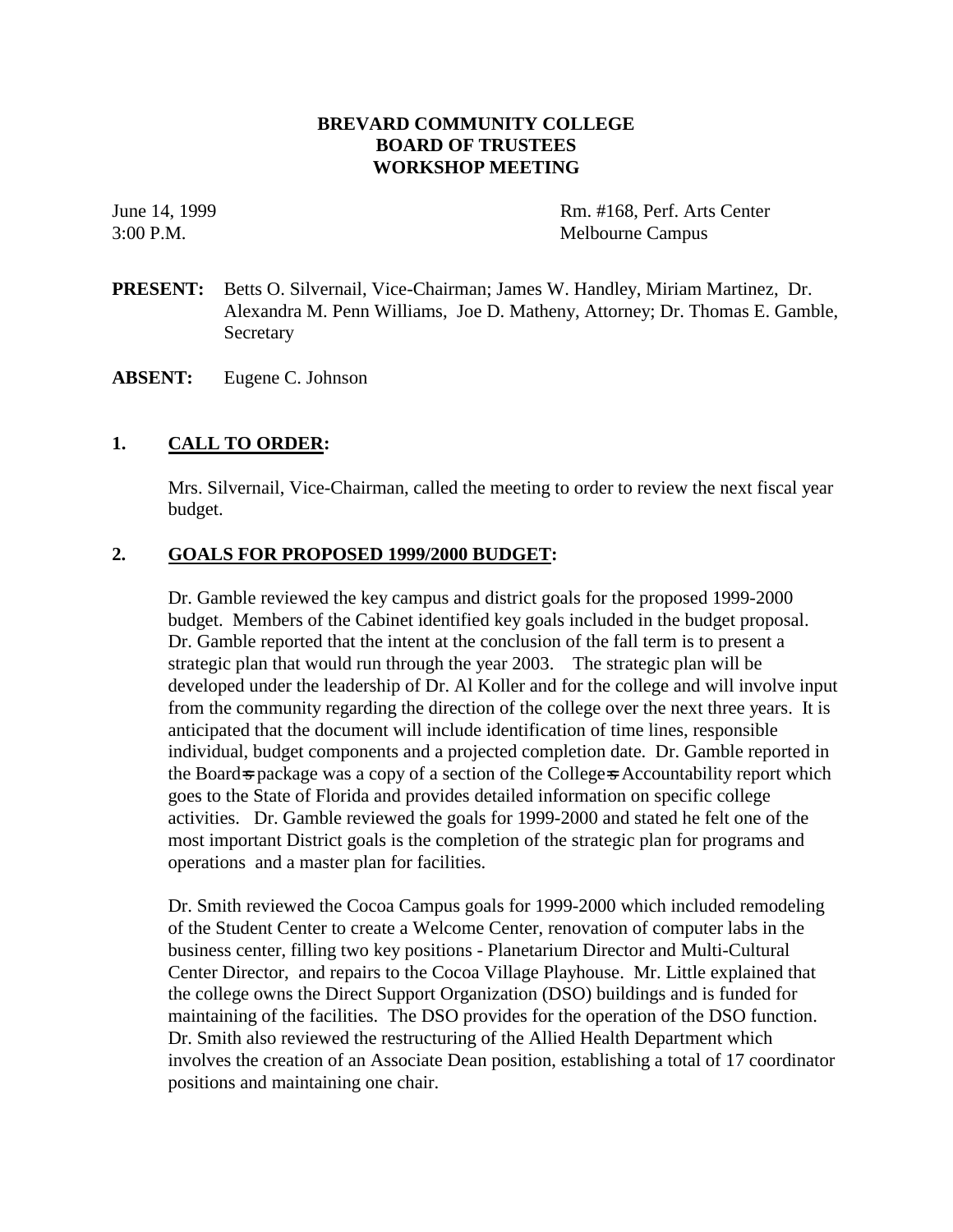Board of Trustees Workshop June 14, 1999 Page - 2 -

> Dr. Gamble reported the Melbourne Campus goals include remodeling of the Student Center to create the Welcome Center and moving Financial Aid offices from Cocoa to Melbourne. Dr. Kaliszeski stated that the entire Financial Aid operation will not be moved; just the processing operations. The Electronics Technology program will also be moved to the Melbourne Campus from the Cocoa Campus. Dr. Kaliszeski reported the Melbourne Campus computer lab will be remodeled for the Office Technology Program.

Dr. Gamble reported two faculty positions will be filled at the Palm Bay Campus: Computer Science and Medical Assisting. Dr. Purga reported the University of Florida Agriculture Extension Center 10,000 square ft. facility will be open at the Palm Bay Campus. As they only require 5,000 square feet, the college will be using 5,000 square feet to develop a child care development program for Montessori child care. The program will be initiated for fall 2000, however, preparations will take place during the next academic year. Dr. Purga reported construction continues on the Library/Science Building. Construction will commence on Building #3 which will house a bookstore, wellness facility, classrooms, and University of Central Florida classrooms.

Mr. Little reported the Titusville Campus goals include establishing a Title III multimedia lab to assist students. Dr. Gamble reported on the Confined Space Simulator which is a facility to provide safety training for those working in confined space areas. It is planned to begin this instruction at the Titusville Campus.

Dr. Gamble reviewed the District goals which included the implementation of Banner software system, technology upgrade project, and upgrading the HVAC equipment. Dr. Gamble reported with the major undertaking of the Banner software conversion positions will be needed to facilitate the use of the programs. In addition, it is planned to establish a Business and Industry Training Center (BITC) which is a new activity and was suggested by a consultant. The intent is to fill that position as soon as possible. Dr. Gamble discussed the college strategic plan, master plan and the upgrade of the facultystaff evaluation program. It is planned to fill positions for Institutional Research and Planning, Assistant Director of Admissions and Records, Collegewide carpet cleaning positions and Budget Director. The Alumni Association will be a new effort. Once the College has an alumni association, it places the college in line to receive low or no cost services to assist in this capacity. The start-up of the digitizing of the TV station is a project planned for 1999-2000. Dr. Gamble reported the college also plans to replace one van and to upgrade collegewide safety and security.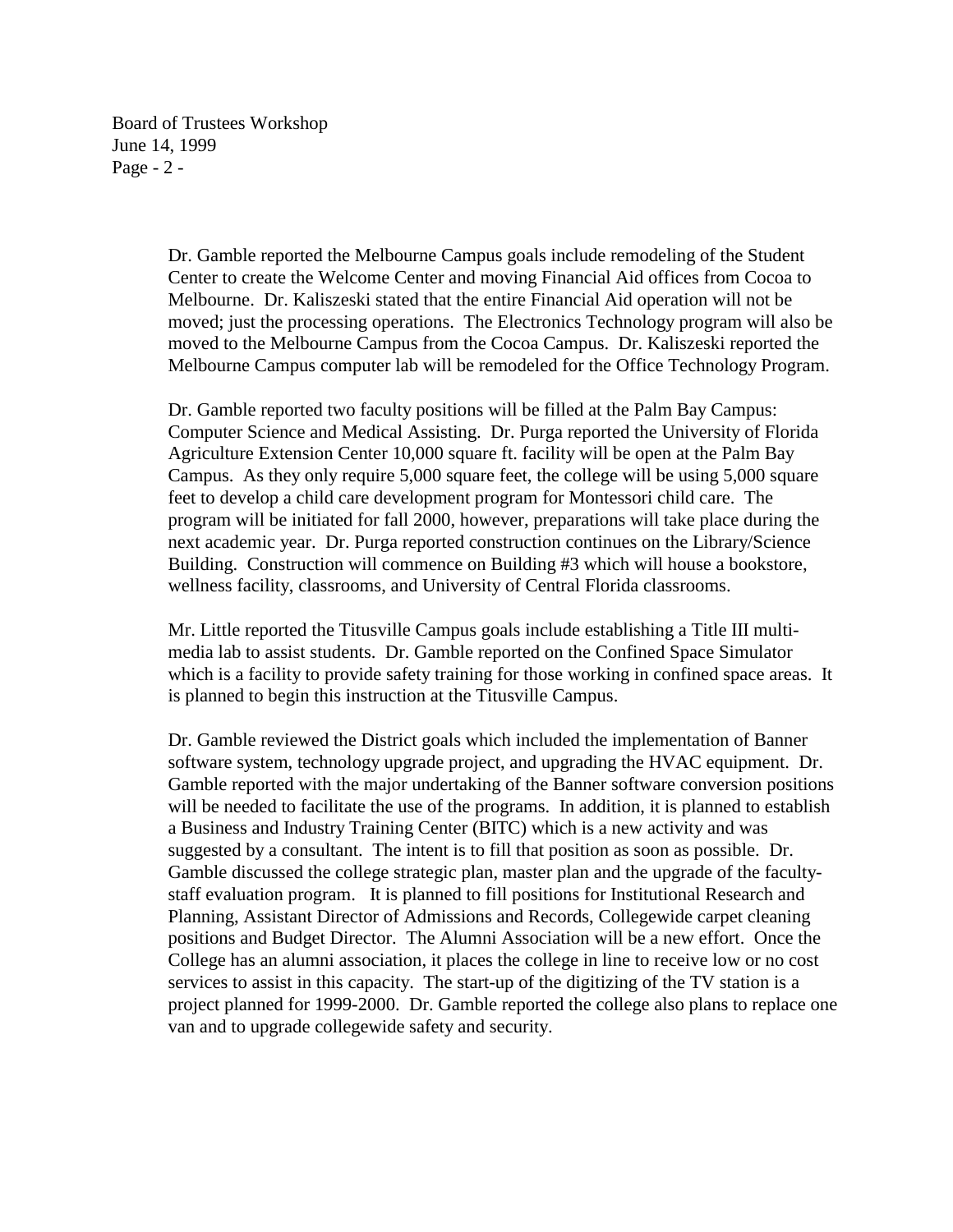Board of Trustees Workshop June 14, 1999 Page - 3 -

> Dr. Gamble discussed the college accreditation process which is upcoming for the year 2003. He would like to see the college institute the Sterling criteria which is a form of the Baldridge program for industry which is heavily focused on process and outcomes. The Southern Association of Colleges and Schools has indicated a willingness to encompass that approach into the accreditation process.

#### **3. DISCUSSION OF PROPOSED COLLEGE BUDGET - 1999-2000:**

Mr. Al Little, Vice President of Budget/Finance, introduced Mr. Mark Cherry, Associate Vice President of Accounting. Mr. Little reported he will be reviewing the proposed 1999-2000 operating budget and will be available for questions during the presentation. He described the process of the development of this proposal which began with budget requests which were sent to 280 departments for input on what they needed to operate for the next year. This information was compiled into a comprehensive format and it was then prioritized by the District President=s Cabinet. Items considered were the current salary structure, the percentage of the budget spent on personnel as compared to the state average, the effect of the Brevard Teaching and Research Labs bond payment on the budget, and the funds which might be available for capital outlay. At the conclusion of the meeting, the Cabinet finalized recommendations for salary increases, new positions and merit increases. The Cabinet also reviewed the major capital equipment the college planned to fund for this year. Mr. Little used this information to prepare the proposal for the operating budget submitted to the Board. This information does not include the budgets for the Direct Support Organizations, however, this will be brought before the Board at a future meeting. Mr. Little stated overall the college feels this is a good financial plan and somewhat conservative. There are significant contingencies built into the budget.

Mr. Little reported the college has four main sources for operating funds -- Community College Program Fund; Workforce Development; lottery; and student fees. Generally, Mr. Little reported, the dollars are allocated to the college in one sum which is budgeted at the local level as deemed appropriate. The Division of Community Colleges coordinates the plan to request funds from the legislature. The document they compile specifies the state initiatives for which the colleges will request funding. Mr. Little reported the tact has been to preserve the base funding and to request the legislature to fund dollars for new incentives. This year there was a library incentive and an incentive for providing access for students. The decision on the amount of funding the college receives next year is made in August and it is difficult to receive more than they allocate as they determine a percentage to the community colleges. Mr. Little reviewed the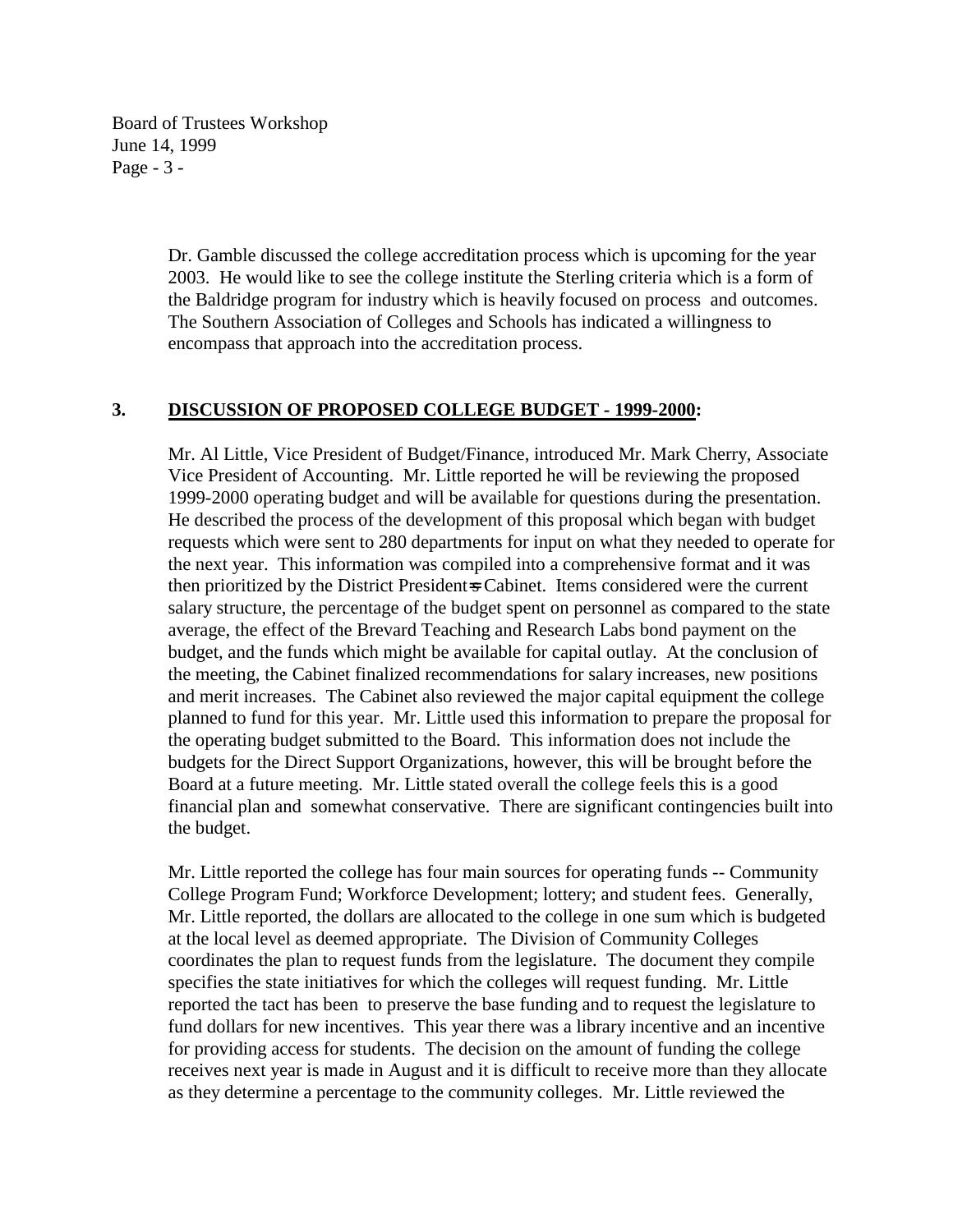Board of Trustees Workshop June 14, 1999 Page - 4 -

> percentage increase from 1998-1999 to 1999-2000 in each area. The total increase the legislature gave the community college system is 2.98% in Areal money.@ In addition they also approved a new technology fee which will be restricted for technology purchases and is not a part of the budget presented today. Mr. Little reported also that the Florida Retirement System finished funding the unfunded liability, therefore, the percentage the college has to pay for the retirement recipients is decreasing from approximately 16% to 10%, which generates a cost savings to the College. The legislature is taking credit for this amount of funding as well. Mr. Little reviewed the budget allocation and reported the total budgeted revenue for the college is \$45,927,751.

> Mr. Little reported most of the capital funds are derived from the Public Education Capital Outlay (PECO) fund. PECO is funded by the tax on utilities. BCC was awarded \$4.3 million to complete the Palm Bay Campus expansion, \$3 million for a new television studio, and \$1.9 million for general renovation and repairs. BCC also receives an annual allotment from license tag revenue; ASum of Digits@ money. These funds are utilized for deferred maintenance projects, i.e., roof repairs. Dr. Gamble reported the role of WBCC institutionally will be addressed in the strategic planning effort. Federal funds are available for the digital TV station, however, the college has to complete the project no later than 2003. Dr. Gamble stated the TV station has immense potential which has not been realized and needs to be addressed and defined much more succinctly as does the Planetarium=s role. Mr. Little reported matching funds were approved by the legislature to fund a \$1 million technology upgrade project and a \$662,000 swimming pool complex. Both were 50/50 matches with donations provided for one-half the project and the state matching those funds. The technology upgrade will be used to update the client server base, upgrade of the inter-campus connections and upgrade of the intracampus networks. It is anticipated that all three projects can be completed with the \$1 million.

> Mr. Little reviewed the description of funds used to record financial transactions. Mr. Little reported the license tag fees provide for deferred maintenance projects and the legislative appropriated \$514,000 for 1999-2000 which is based on square footage. If the funds are not utilized, they can be rolled over. These funds can only be utilized for renovations. He also reviewed the Budget Summary for 1999-2000 which provides for an estimated fund balance of 4.11% at the end of 1999-2000. The state statutes require the college to maintain an unrestricted fund balance of between 4%-10% of the total of the prior year fund balance and the current year-s revenue. Historically, BCC has been at 4%, however, he and Dr. Gamble have a long term objective to raise this percentage to 6%- 7%. Dr. Gamble reported BCC is about average within the fund balances of Florida state community colleges.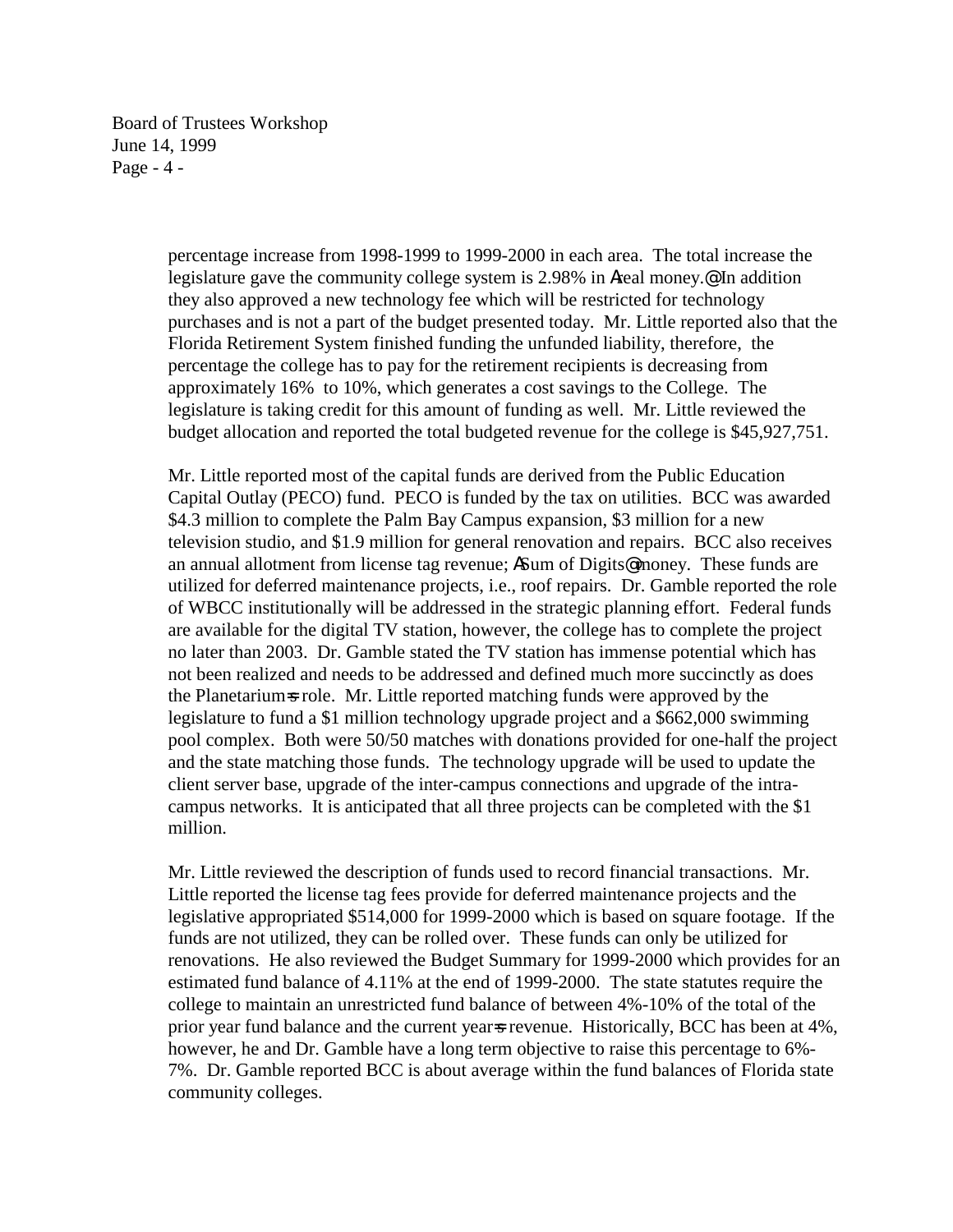Board of Trustees Workshop June 14, 1999 Page - 5 -

> Mr. Little reported this year a student tuition fee increase of \$3.00 per credit-hour for a total of \$45.00 per credit-hour for in-state tuition will be recommended. The bulk of the fee increase is a new technology fee authorized by the legislature. This enables the college to stay within the cutting edge of technology. The recommended fee increase also includes an increase for vocational courses to \$38.00 per credit hour due to a legislative mandate to raise these fees to \$42.00 per credit hour by FY 2001. This transition is being made in steps. There is also an increase being recommended for out-of-state fees to from \$150.00 to \$164.00 per credit hour and an increase for vocational classes from \$173.00 to \$178.50 per credit hour. The fees are controlled by the legislature which publishes a standard fee to be charged for classes. Some latitude is provided from the standard fee, however, generally all of the schools charge close to the maximum allowable tuition.

Compared to other community colleges in the state, BCC is about average with tuition. Compared to the national level BCC=s tuition is low. Mrs. Silvernail expressed concern regarding flat enrollment. Dr. Gamble discussed the college-s enrollment and stated the college must be more effective in communicating and marketing the college.

Mr. Little reported a 5% salary increase is being recommended for full-time and part-time employees which addresses a need for the college to be more competitive with businesses and other state community colleges. An increase of 6%-38%, depending on the type of course being taught, is being requested for adjunct instructors which should allow the college to attract and retain adjunct faculty members. The Personnel Budget also includes several important, new positions. Needs in Student Development, by adding positions in counseling and financial aid, are being addressed, as well as a new Executive Director of the Business and Industry Training position to address the needs of local industry. Other positions include two new faculty members in Palm Bay, an Associate Dean of Allied Health and a full-time librarian at the Titusville Campus. Mr. Little answered questions presented by the Board regarding some of the positions allocated. The operating function of the budget remains constant with increases in areas such as utilities and the higher Brevard Teaching and Research Labs bond payment. The capital outlay portion of the budget decreases this year from 4% to 3% as the college has approximately \$200,000 in available Perkins Grant funds that can be used to purchase vocational equipment. This reduces the needs in the unrestricted fund. More equipment has been funded at the campus level this year as opposed to equipment used by district personnel.

Mr. Little reported a departmental budget comparison for fiscal year 1998-1999 and 1999-2000 was provided for a year to year comparison. He reported previously benefits for all personnel were budgeted in one district-wide cost center. This year these costs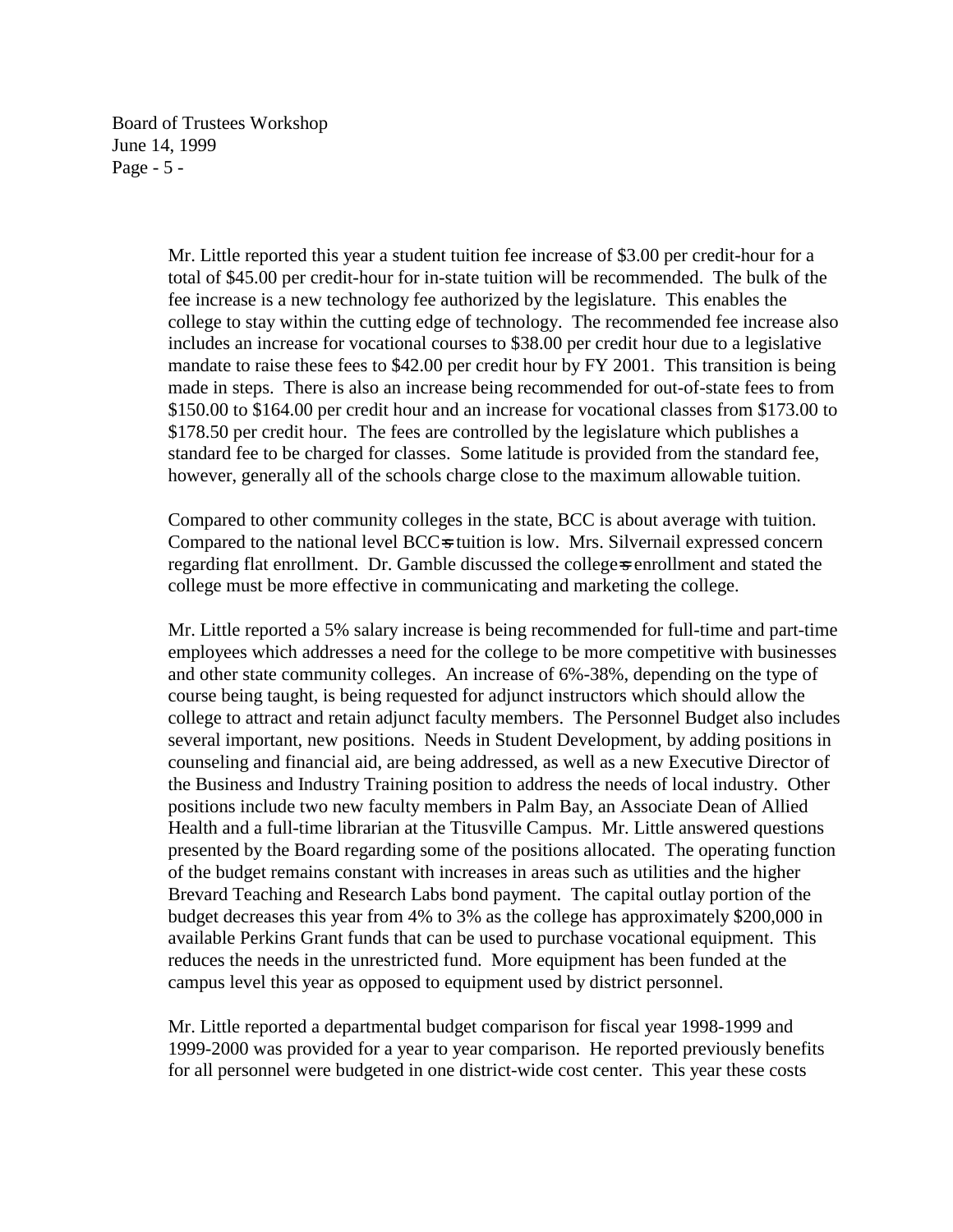Board of Trustees Workshop June 14, 1999 Page - 6 -

> were placed under the respective departments which added a large cost to each cost center when comparing to prior year is numbers. There have been a number of administrative changes where expenditures are charged; many related to the conversion to the Banner software system. This year is difficult to draw conclusions from, however, next year the information will be much more meaningful.

Dr. Penn Williams asked if the budget could be broken down further looking at salaries and benefits. Mrs. Martinez asked that one or two lines be included with the budget regarding strategies and goals in certain departmental areas; i.e., projects which account for higher percentages, etc. Dr. Gamble indicated that the administration would provide this level of detail in the future. He also indicated that a Board workshop would be scheduled to seek the Board=s input on how it would like the budget presented for FY 2001.

Mr. Little discussed the dual enrollment program and reported that this year one of the steps the college had taken was to split the cost of instructors 50/50 with the School System. There is really no direct revenue associated with dual enrollment. Mr. Little reported dual enrollment fees and overall costs are an incentive that the community college system is trying to get the legislature to fund.

In summary, Mr. Little reported the total funds which should be available are \$45,927,751. The total budgeted expenditures are \$45,834,253 with a projected surplus of \$93,498. This budget should enable BCC to meet the needs of the community during the upcoming year. The Board discussed suggestions in the format of the information provided regarding the budget.

Dr. Gamble reported the intent of administration is to provide as much detail as the Board of Trustees would like to have and that the budget be very clear. He stated it is very important that the entire budget is clear to the Board and the public. He encouraged questions from the Board.

Mr. Lawton reported state statutes and administrative rules require a salary structure be provided to the Board of Trustees and this is typically done in conjunction with the budget. The faculty salary information is included in the collective bargaining agreement and one will be provided to the Board when a new agreement is approved. In addition to the budget packet from Mr. Little, the Board will receive a Master Grade and Salary Schedule for all other employees. Mr. Lawton reported the District Cabinet will be recommending a salary rate increase of 5% for all non-union employees.